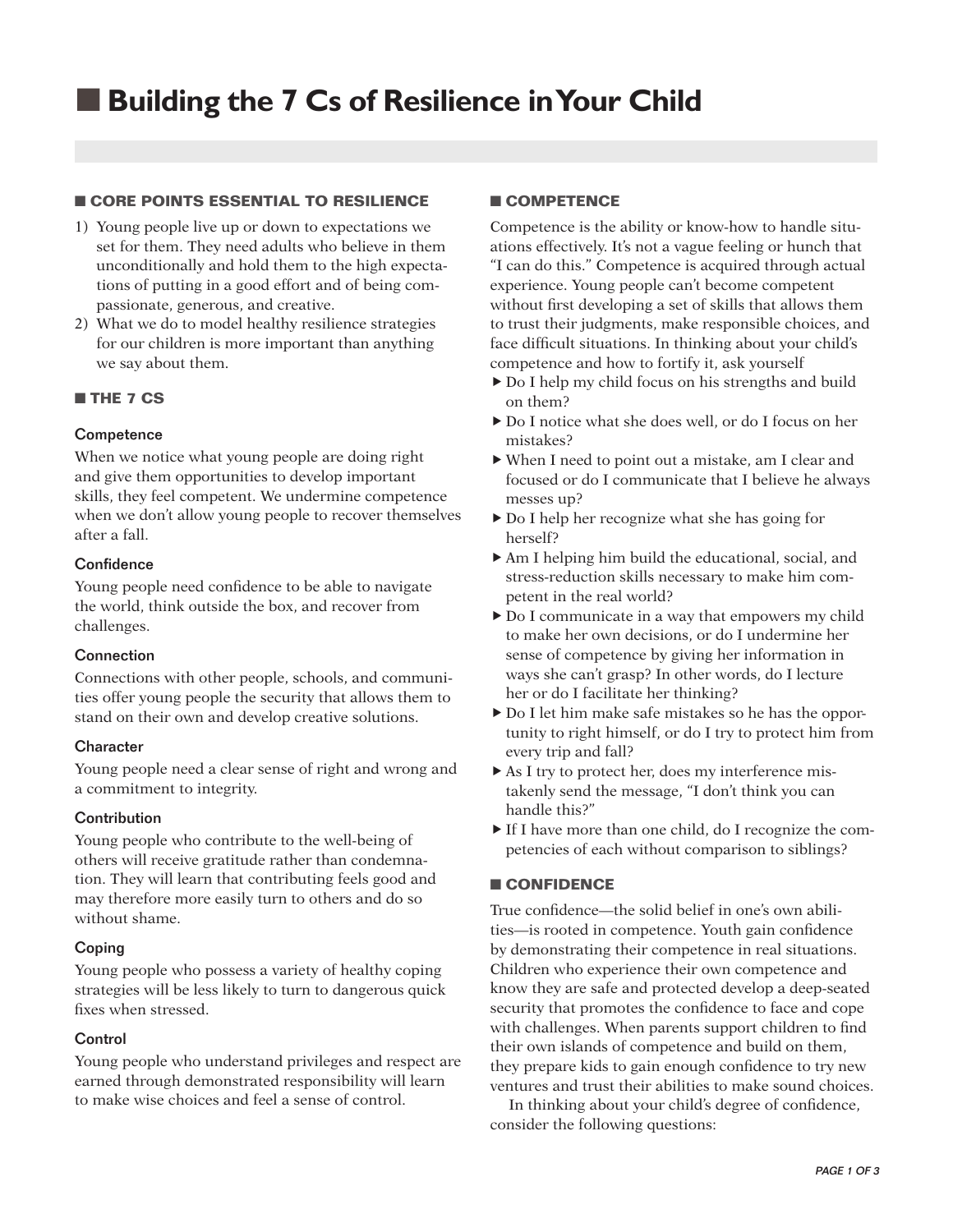- Do I see the best in my child so that he can see the best in himself?
- $\triangleright$  Do I clearly express that I expect the best qualities (not achievements, but personal qualities such as fairness, integrity, persistence, and kindness) in her?
- ▶ Do I help him recognize what he has done right or well?
- ▶ Do I treat her as an incapable child or as a youngster who is learning to navigate her world?
- ▶ Do I praise him often enough? Do I praise him honestly about specific achievements, or do I give such diffuse praise that it doesn't seem authentic? (In brief, it is better to praise effort than results. Don't say, "How many goals did you score?" Say instead, "How did you pick up your game?" Don't say, "You're so smart." Say instead, "Your hard work is paying off.")
- ▶ Do I catch her being good when she is generous, helpful, and kind or when she does something without being asked or begged?
- Do I encourage him to strive just a little bit farther because I believe he can succeed? Do I hold realistically high expectations?
- Do I unintentionally push her to take on more than she can realistically handle, causing her to stumble and lose confidence?
- When I need to criticize or correct him, do I focus only on what he's doing wrong or do I remind him that he is capable of doing well?
- $\blacktriangleright$  Do I avoid instilling shame in my child?

# ■ **Connection**

Youth with close ties to family, friends, school, and community are more likely to have a solid sense of security that produces strong values and prevents them from seeking destructive alternatives. Family is the central force in any child's life, but connections to civic, educational, religious, and athletic groups can also increase a young person's sense of belonging.

Some questions to ponder when considering how connected your child is to family and the broader world include

- Do we build a sense of physical safety and emotional security within our home?
- Does my adolescent know that I am absolutely crazy in love with him?
- Do I understand that the challenges my child will put me through on her path toward independence are normal developmental phases, or will I take them so personally that our relationship will be harmed?
- $\triangleright$  Do I allow my child to have and express all types of emotions, or do I suppress unpleasant feelings? Is he learning that going to other people for emotional support during difficult times is productive or shameful?
- $\triangleright$  Do we do everything to address conflict within our family and work to resolve problems rather than let them fester?
- Do we have a television and entertainment center in almost every room, or do we create a common space where our family shares time together?
- Do I encourage my child to take pride in the various ethnic, religious, or cultural groups to which we belong?
- ▶ Do I jealously guard my child from developing close relationships with others, or do I foster healthy relationships that I know will reinforce my positive messages?
- Do I protect my friends' and neighbors' children, just as I hope they will protect mine?

# ■ **Character**

Young people need a fundamental sense of right and wrong to ensure they are prepared to make wise choices, contribute to the world, and become stable adults. Youth with character enjoy a strong sense of self-worth and confidence. They are more comfortable sticking to their own values and demonstrating a caring attitude toward others. Some basic questions to ask yourself include

- ▶ Do I help my child understand how her behaviors affect other people in good and bad ways?
- Am I helping my child recognize himself as a caring person?
- ▶ Do I allow her to clarify her own values?
- $\triangleright$  Do I allow him to consider right versus wrong and look beyond immediate satisfaction or selfish needs?
- ▶ Do I value her so clearly that I model the importance of caring for others?
- $\triangleright$  Do I demonstrate the importance of community?
- ▶ Do I help him develop a sense of spirituality?
- Am I careful to avoid racist, ethnic, or hateful statements or stereotypes? Am I clear how I regard these thoughts and statements whenever and wherever my child is exposed to them?
- Do I express how I think of others' needs when I make decisions or take actions?
- $\triangleright$  Do I notice and respect when my child sticks to something? Do I reinforce the importance of sometimes delaying gratification?

# ■ **Contribution**

It is powerful when youth realize that the world is a better place *because they are in it.* Young people who understand the importance of personal contribution gain a sense of purpose that can motivate them. Teens who contribute to their communities will be surrounded by reinforcing thank-yous instead of the low expectations and condemnation so many teens endure.